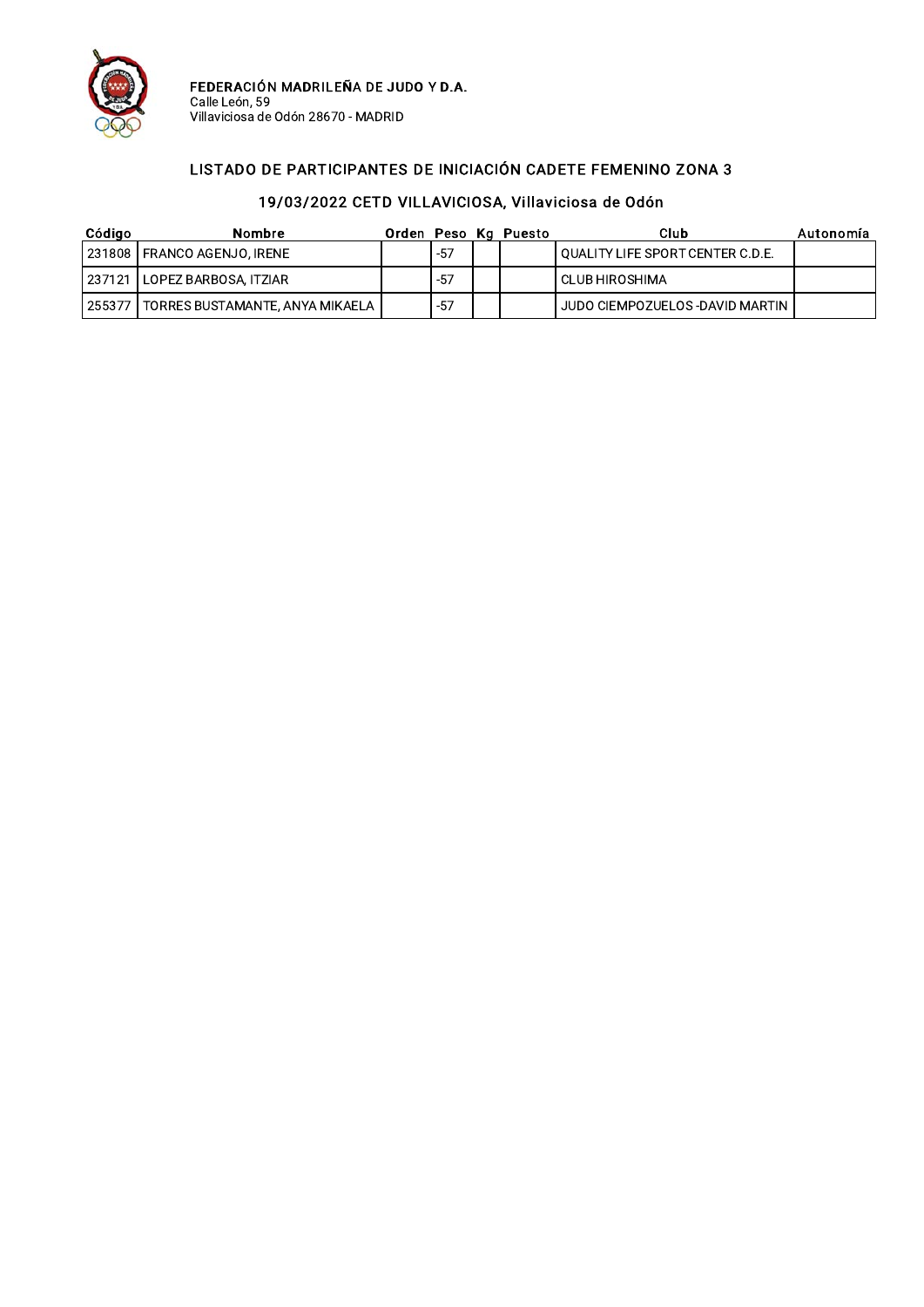

### LISTADO DE PARTICIPANTES DE INICIACIÓN CADETE MASCULINO ZONA 3

| Código | <b>Nombre</b>                  |       | Orden Peso Kg Puesto | Club                                          | Autonomía |
|--------|--------------------------------|-------|----------------------|-----------------------------------------------|-----------|
| 225777 | DE LA TORRE GONZÁLEZ, ADRIAN   | -60   |                      | SAN MARTIN DE LA VEGA, CLUB DE<br>JUDO        |           |
| 226372 | DURO GARCIA, MARCOS            | -66   |                      | SAN MARTIN DE LA VEGA, CLUB DE<br>OQUL        |           |
| 206036 | ESCALADA CALVO, DAVID          | -50   |                      | <b>CLUB HIROSHIMA</b>                         |           |
| 252575 | FERNANDEZ CASERO. MARIO        | $-73$ |                      | SAN MARTIN DE LA VEGA. CLUB DE<br><b>JUDO</b> |           |
| 218517 | <b>MARTIN GUTIERREZ, UNAI</b>  | -60   |                      | MANUEL JIMENEZ, GIMNASIO                      |           |
| 204811 | PERALTA MOYA, ANDRES SEBASTIAN | $-81$ |                      | FUENLABRADA, ESC. MPAL. JUDO                  |           |
| 251385 | RODRIGUEZ BERMUDO, ESTANISLAO  | -50   |                      | FUENLABRADA, ESC. MPAL. JUDO                  |           |
| 174963 | SEGURA MUÑOZ, DANIEL           | -50   |                      | JUDO LEGANES, CLUB DEPORTIVO                  |           |
| 191990 | VARAS MUÑOZ, RUBEN             | -60   |                      | MANUEL JIMENEZ, GIMNASIO                      |           |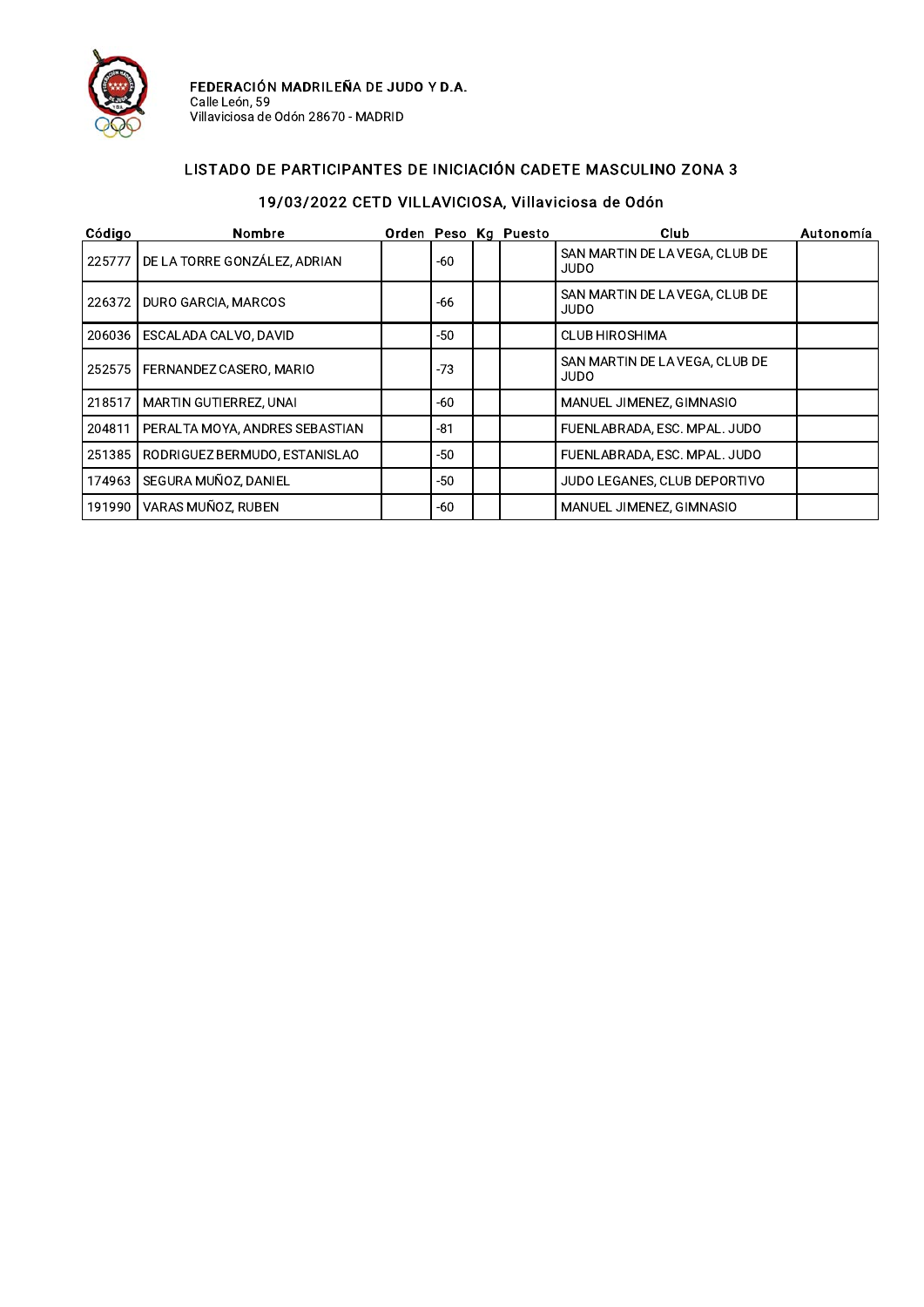

### LISTADO DE PARTICIPANTES DE INICIACIÓN INFANTIL FEMENINO ZONA 3

| Código | <b>Nombre</b>                       |       | Orden Peso Kg Puesto | Club                             | Autonomía |
|--------|-------------------------------------|-------|----------------------|----------------------------------|-----------|
| 251667 | DUARTE ARGUETA, TIPHANY YADIRA      | -40   |                      | CLUB JUDO VILLA DE LEGANES       |           |
|        | 238912   FERNANDEZ PORRAS, MARIA    | -63   |                      | <b>CLUB HIROSHIMA</b>            |           |
| 208711 | GONZALEZ GOMEZ, CANDELA             | $+63$ |                      | MANUEL JIMENEZ, GIMNASIO         |           |
|        | 203764   HERNANDEZ FERNANDEZ, JULIA | -44   |                      | JUDO CIEMPOZUELOS - DAVID MARTIN |           |
|        | 229762   MACHON GONZALEZ, NAHIARA   | -48   |                      | CLUB HIROSHIMA                   |           |
|        | 212860   TORRES JIMENEZ, ICIAR      | $-57$ |                      | LORKAN C.D.E.                    |           |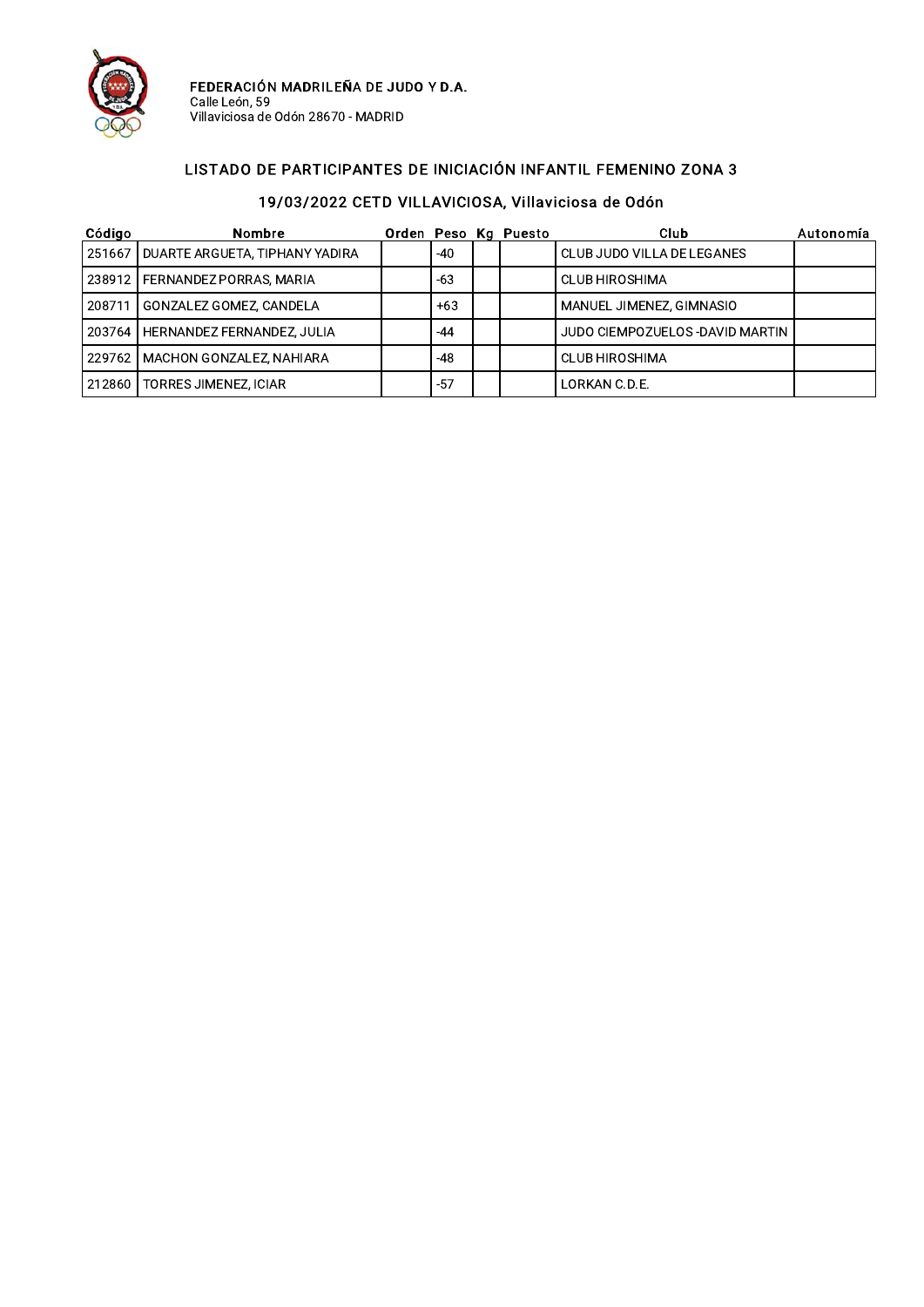

### LISTADO DE PARTICIPANTES DE INICIACIÓN INFANTIL MASCULINO ZONA 3

| Código | Nombre                         |       | Orden Peso Kg Puesto | Club                                          | Autonomía |
|--------|--------------------------------|-------|----------------------|-----------------------------------------------|-----------|
| 204394 | ABAJO SERRANO, IZAN            | -60   |                      | <b>CLUB HIROSHIMA</b>                         |           |
| 197838 | ALCAIDE DE LA PLAZA, MANUEL    | $+66$ |                      | <b>CLUB HIROSHIMA</b>                         |           |
| 226299 | AMOROS SANZ, HUGO              | -50   |                      | C.D.E. JUDO CLUB GETAFE                       |           |
| 249921 | BOULAICH GARCÍA, AARON         | $+66$ |                      | COLEGIO EUROPEO ARISTOS                       |           |
| 235363 | DURAN CAMPOS, CHRISTIAN        | -66   |                      | FUENLABRADA, ESC. MPAL. JUDO                  |           |
| 245585 | FERNANDEZ REDRUEJO, VICTOR     | $-50$ |                      | SAN MARTIN DE LA VEGA, CLUB DE<br><b>JUDO</b> |           |
| 251678 | GARCÍA JIMENEZ, DARÍO          | $-42$ |                      | CLUB JUDO VILLA DE LEGANES                    |           |
| 246940 | GARCIA SERRANO, MARCOS         | $-38$ |                      | C.D.E. CIRCUS ARENA                           |           |
| 251662 | GOMEZ-LOBO PAREDES, ÓSCAR      | -50   |                      | CLUB JUDO VILLA DE LEGANES                    |           |
| 201319 | LECHUGA MARTINEZ, ALVARO       | $+66$ |                      | FUENLABRADA, ESC. MPAL. JUDO                  |           |
| 250975 | LISCA, RAUL                    | -50   |                      | JUDO CIEMPOZUELOS-DAVID MARTIN                |           |
| 249745 | <b>MARTIN PARRILLA, HECTOR</b> | -66   |                      | C.D.E. JUDO CLUB GETAFE                       |           |
| 255361 | MARTINEZ CORTES, ULISES        | $-55$ |                      | <b>CLUB HIROSHIMA</b>                         |           |
| 215547 | MORENO GARCÍA, DIEGO           | $-38$ |                      | JUDO LEGANES, CLUB DEPORTIVO                  |           |
| 212663 | NAVARRO DIEZ, EMILIO           | $-46$ |                      | <b>CLUB HIROSHIMA</b>                         |           |
| 212861 | ORTEGA FRESCO, JAVIER          | $-50$ |                      | LORKAN C.D.E.                                 |           |
| 227644 | PAYAN MORENO, DANIEL           | -38   |                      | <b>JUDO CLUB KAIZEN</b>                       |           |
| 205388 | RODRIGUEZ JIMENEZ, DANIEL      | $-55$ |                      | JUDO CLUB KAIZEN                              |           |
| 206031 | SANCHEZ RODRIGUEZ, CESAR       | $-55$ |                      | <b>COLEGIO EUROPEO ARISTOS</b>                |           |
| 198183 | TARI FERNANDEZ, HECTOR         | $+66$ |                      | <b>COLEGIO EUROPEO ARISTOS</b>                |           |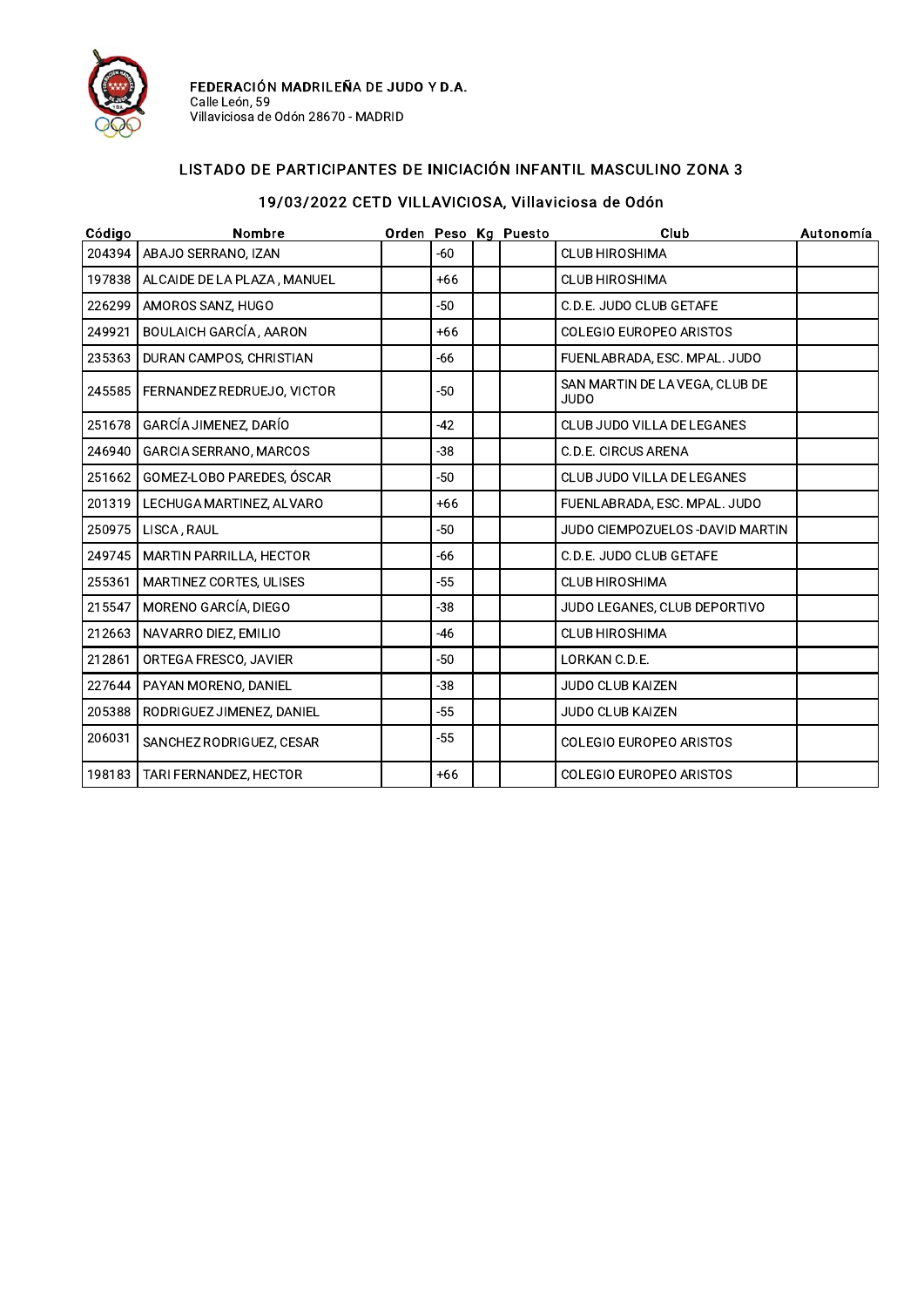

### **ZONA 3 CADETE FEMENINO**

#### Cadete - Judo CETD VILLAVICIOSA Villaviciosa de Odón 19/03/2022

### $+70$

| <b>NOMBRE</b>                        | CLUB             | <b>PUESTO</b> | <b>INCIDENCIAS</b> |
|--------------------------------------|------------------|---------------|--------------------|
| i GOMEZ-ESPINOSA MANKOWSKA.<br>` NOA | <b>WLAC YUDO</b> |               |                    |

### $-44$

| <b>NOMBRE</b>          | <b>CLUB</b>             | <b>PUESTO</b> | <b>INCIDENCIAS</b> |
|------------------------|-------------------------|---------------|--------------------|
| GARCIA MORATE, NOELIA  | JUDO VALDEMORO, C.D.E.  |               |                    |
| l PUENTE LOPEZ. AFRICA | <b>JUDO CLUB KAIZEN</b> |               |                    |

## $-48$

| <b>NOMBRE</b>                          | <b>CLUB</b>                               | <b>PUESTO</b> | <b>INCIDENCIAS</b> |
|----------------------------------------|-------------------------------------------|---------------|--------------------|
| FERNANDEZ OLMEDILLAS.<br><b>AINHOA</b> | <b>WLAC YUDO</b>                          |               |                    |
| <b>GARCIA SANCHEZ, IRENE</b>           | <b>CLUB HIROSHIMA</b>                     |               |                    |
| MARTINEZ BARBERO.<br>ALEJANDRA         | <b>CLUB HIROSHIMA</b>                     |               |                    |
| <b>MEJIAS ROSON, MARA</b>              | C.D.E. CIRCUS ARENA                       |               |                    |
| <b>MORALES GIL, ROCIO</b>              | SAN MARTIN DE LA VEGA.<br>CLUB DE JUDO    |               |                    |
| PASTOR GALVEZ, LUCIA                   | RONIN GIMNASIO                            |               |                    |
| RAMIREZ TERCIADO, MALENA               | JUDO CIEMPOZUELOS -DAVID<br><b>MARTIN</b> |               |                    |

| <b>NOMBRE</b>                         | <b>CLUB</b>                               | <b>PUESTO</b> | <b>INCIDENCIAS</b>      |
|---------------------------------------|-------------------------------------------|---------------|-------------------------|
| DE VEGA ENCINAS, MARIA<br><b>JOSE</b> | JUDO CIEMPOZUELOS -DAVID<br><b>MARTIN</b> |               |                         |
| DEL MORAL MUÑOZ, DIANA                | VICTOR PRADERA, CLUB                      |               |                         |
| HIATT JIMENEZ, NEREA                  | C.D.E. JUDO CLUB GETAFE                   |               | <b>Faltan licencias</b> |
| MARTINEZ BARBERO, ALICIA              | <b>CLUB HIROSHIMA</b>                     |               |                         |
| NOVILLO MANTECON, AITANA              | JUDO VALDEMORO. C.D.E.                    |               |                         |
| SAEZ HEVIA, ADRIANA                   | JUDO CLUB KAIZEN                          |               |                         |
| <b>SOLIS RISCO, PAULA</b>             | <b>JUDO CLUB KAIZEN</b>                   |               |                         |
| SOT BENE, BEATRIZ LORENA              | SAN MARTIN DE LA VEGA.<br>CLUB DE JUDO    |               | <b>Faltan licencias</b> |
| <b>VELASCO EXPOSITO, MARIA</b>        | MANUEL JIMENEZ, GIMNASIO                  |               |                         |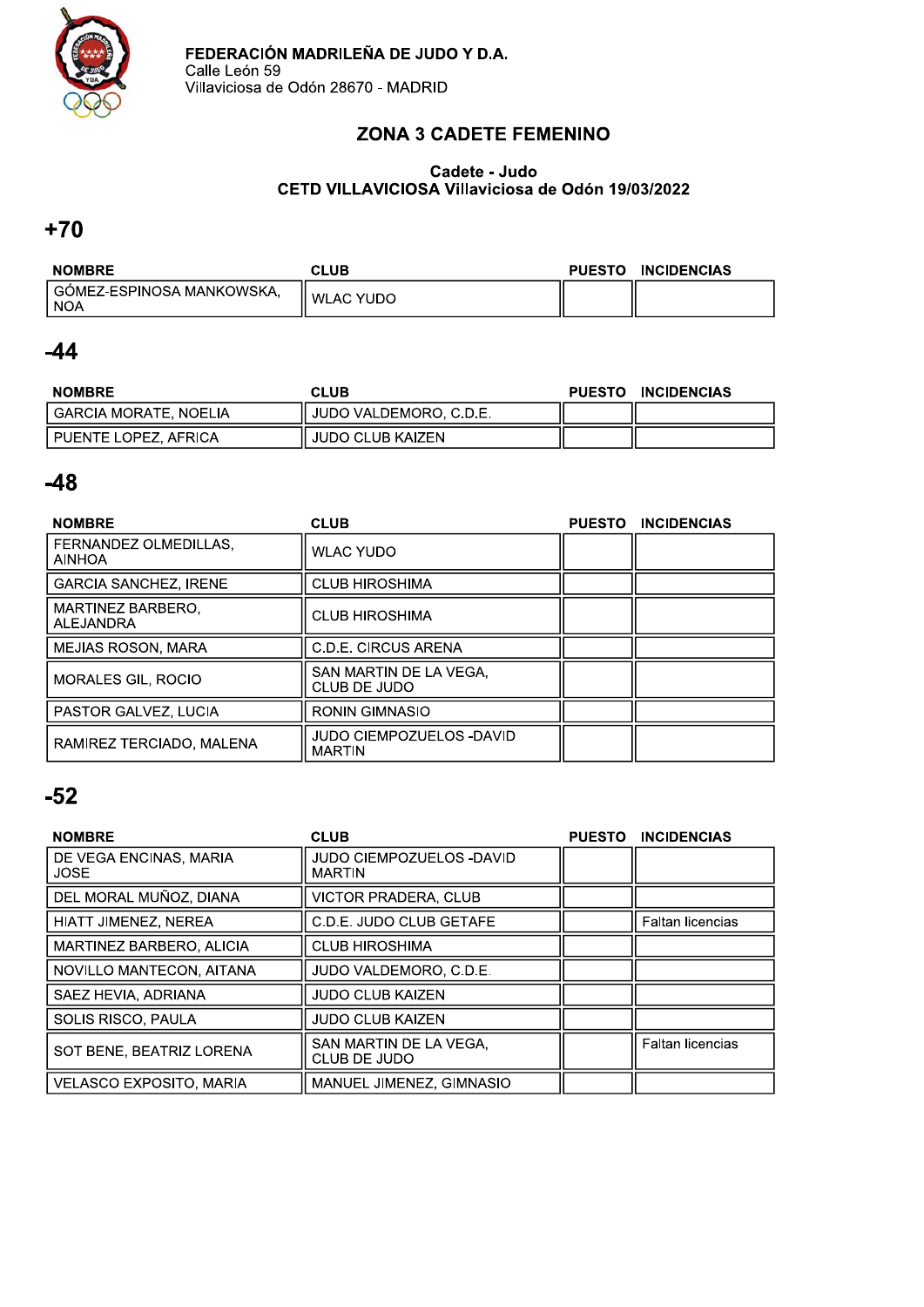

| <b>NOMBRE</b>                 | <b>CLUB</b>                               | PUESTO INCIDENCIAS |
|-------------------------------|-------------------------------------------|--------------------|
| ALBITOS LOPEZ, CARLA          | MANUEL JIMENEZ, GIMNASIO                  |                    |
| BILEY, ANASTASIA              | <b>ISSUI, CLUB DEPORTIVO</b><br>ELEMENTAL |                    |
| CARPIO FERNANDEZ, LUCIA       | <b>CLUB HIROSHIMA</b>                     |                    |
| CASTRO FERNANDEZ, PILAR       | JUDO VALDEMORO, C.D.E.                    |                    |
| <b>CESTEROS PEREZ, MARTA</b>  | LEE , GIMNASIO                            |                    |
| FERNANDEZ LABRADO, VALERIA    | C.D.E. CIRCUS ARENA                       |                    |
| <b>GARCIA SOLERA, NATALIA</b> | <b>CLUB HIROSHIMA</b>                     |                    |
| PEREZ MARTINEZ, NEREA         | SAN MARTIN DE LA VEGA,<br>CLUB DE JUDO    |                    |

# $-63$

| <b>NOMBRE</b>             | <b>CLUB</b>                            | <b>PUESTO</b> | <b>INCIDENCIAS</b> |
|---------------------------|----------------------------------------|---------------|--------------------|
| ESPADA URIVELARREA, ANA   | SAN MARTIN DE LA VEGA,<br>CLUB DE JUDO |               | Faltan licencias   |
| FERNANDEZ DEL SAZ, CARMEN | JUDO VALDEMORO, C.D.E.                 |               |                    |
| <b>GOMEZ AVILA, PAULA</b> | LEE. GIMNASIO                          |               |                    |
| PIQUERAS MEJIAS, NAIALA   | C.D.E. CIRCUS ARENA                    |               |                    |
| SALOMON DIANA, CAROLINA   | <b>RONIN GIMNASIO</b>                  |               |                    |

| <b>NOMBRE</b>                           | <b>CLUB</b>                               | <b>PUESTO</b> | <b>INCIDENCIAS</b> |
|-----------------------------------------|-------------------------------------------|---------------|--------------------|
| AMADOR MARTIN, SARA                     | <b>VICTOR PRADERA, CLUB</b>               |               |                    |
| LANCHAS GALLARDO, CLARA                 | C.D.E. JUDO CLUB GETAFE                   |               |                    |
| MARTIN SAYAGO, IRIA                     | JUDO CIEMPOZUELOS -DAVID<br><b>MARTIN</b> |               |                    |
| PONCE DE LEÓN<br>GARCÍA-MOCHALES, NEREA | C.D.E. CIRCUS ARENA                       |               |                    |
| SANCHEZ VICENTE, ALBA                   | JUDO CIEMPOZUELOS -DAVID<br><b>MARTIN</b> |               |                    |

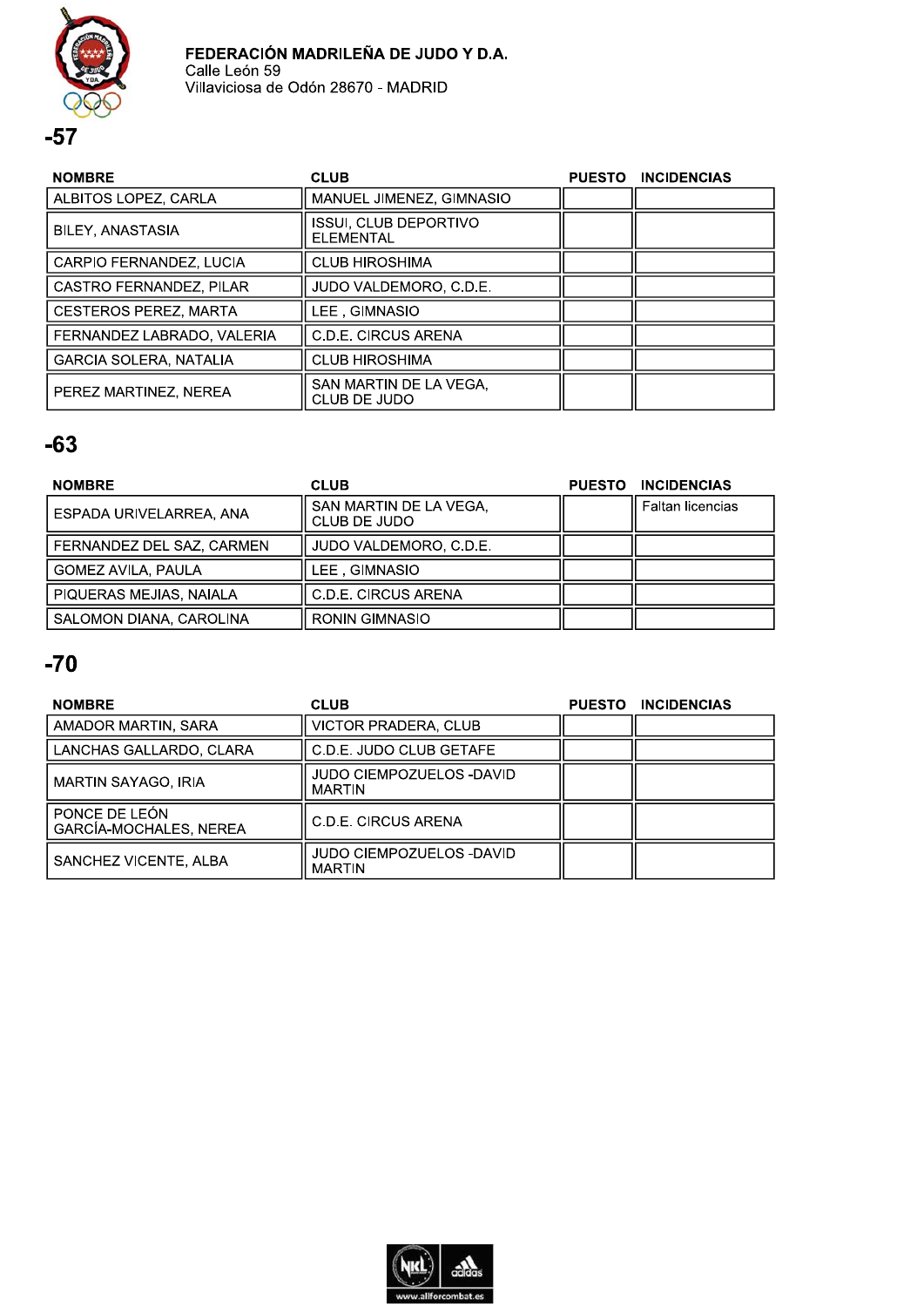

### **ZONA 3 CADETE MASCULINO**

#### Cadete - Judo CETD VILLAVICIOSA Villaviciosa de Odón 19/03/2022

### $+90$

| <b>NOMBRE</b>                   | <b>CLUB</b>                          | PUESTO INCIDENCIAS |
|---------------------------------|--------------------------------------|--------------------|
| I CORDON BUSTOS. ADRIAN         | l C.D.E. CIRCUS ARENA                |                    |
| DIMITROV DIMITROV.<br>ALEJANDRO | l JUDO CIEMPOZUELOS -DAVID<br>MARTIN |                    |
| I PASCUAL MONTERO. JAIME        | ARANJUEZ, JUDO CLUB                  |                    |

| <b>NOMBRE</b>                                | <b>CLUB</b>                                      | <b>PUESTO</b> | <b>INCIDENCIAS</b>      |
|----------------------------------------------|--------------------------------------------------|---------------|-------------------------|
| AZZAOUI ACHALHI, MOHAMED                     | C.D.E. JUDO CLUB GETAFE                          |               | <b>Faltan licencias</b> |
| DEL RIO RUBIO, ALVARO                        | MANUEL JIMENEZ, GIMNASIO                         |               |                         |
| FUENTES GONZALEZ, IVAN                       | JUDO LEGANES, CLUB<br><b>DEPORTIVO</b>           |               |                         |
| LOPEZ MARTINEZ, OSCAR                        | ARANJUEZ, JUDO CLUB                              |               |                         |
| MADRID GONZALEZ, ALVARO                      | MANUEL JIMENEZ, GIMNASIO                         |               |                         |
| <b>MARDONES RODRIGUEZ,</b><br><b>NICOLAS</b> | <b>JUDO CIEMPOZUELOS -DAVID</b><br><b>MARTIN</b> |               |                         |
| <b>MARTIN MARTIN, MARCOS</b>                 | C.D.E. JUDO CLUB GETAFE                          |               |                         |
| <b>MOLINA GRANDE, RAUL</b>                   | <b>CLUB HIROSHIMA</b>                            |               |                         |
| PAJARES DOMINGUEZ, JOSE                      | JUDO VALDEMORO, C.D.E.                           |               |                         |
| PEREZ DIAZ, BRANDON                          | <b>WLAC YUDO</b>                                 |               |                         |
| PICAZO GUERRERO, GONZALO                     | CLUB JUDO VILLA DE LEGANES                       |               |                         |
| RAMOS MONTES, DAVID                          | LORKAN C.D.E.                                    |               |                         |
| REYES GARCIA-MANSO,<br><b>ALBERTO</b>        | FUENLABRADA, ESC. MPAL.<br>JUDO                  |               |                         |
| RUIZ PEREZ, HUGO                             | FUENLABRADA, ESC. MPAL.<br>JUDO                  |               |                         |
| <b>TRAPERO LOPEZ, IKER</b>                   | <b>JUDO CLUB KAIZEN</b>                          |               |                         |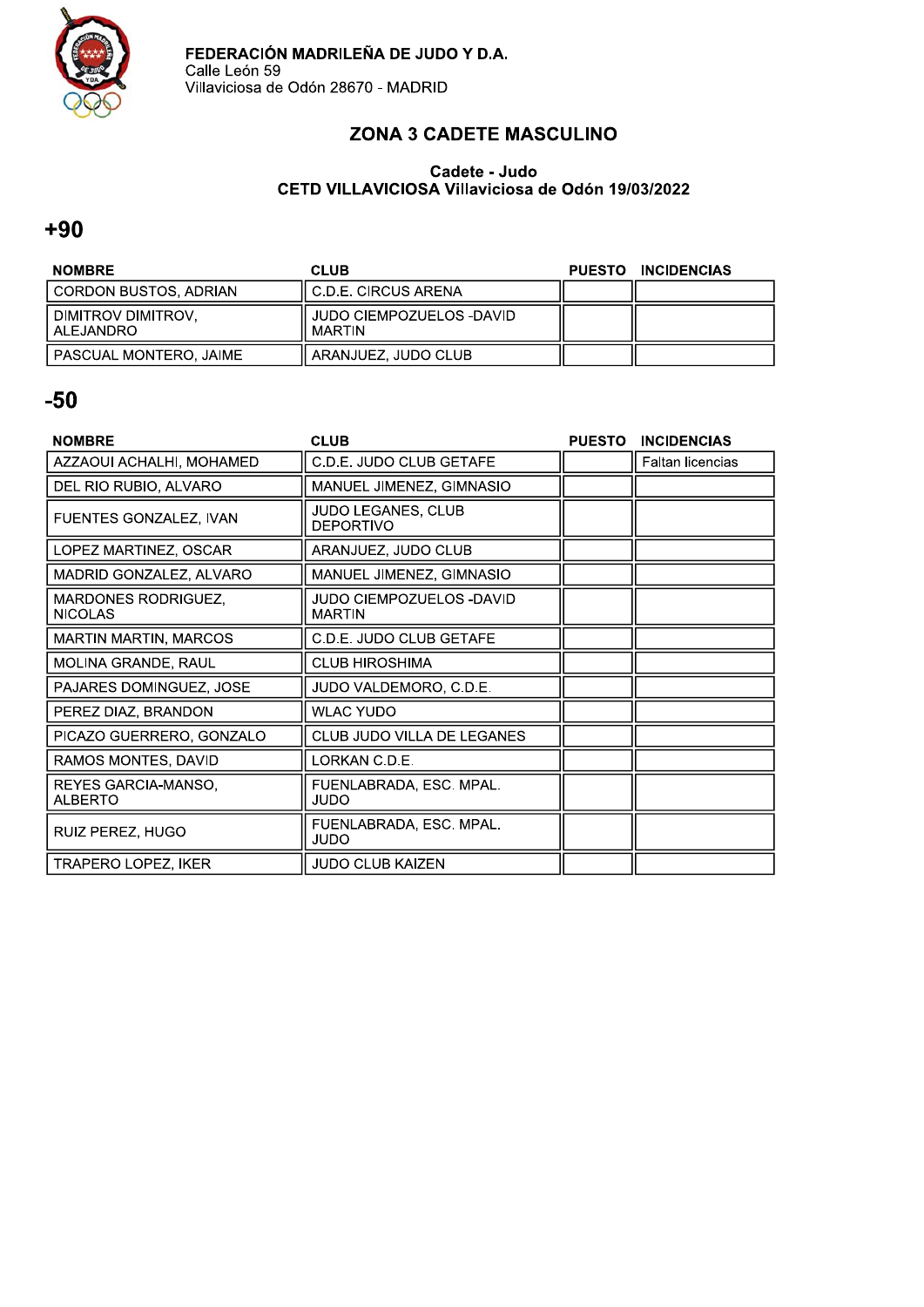

| <b>NOMBRE</b>              | <b>CLUB</b>                               | <b>PUESTO</b> | <b>INCIDENCIAS</b> |
|----------------------------|-------------------------------------------|---------------|--------------------|
| ABELLAN ARJONES, MARCOS    | <b>CLUB HIROSHIMA</b>                     |               |                    |
| CAÑETE RUBIO, MANUEL       | YAMATOTAKERU MADRID<br>C.D.E              |               |                    |
| CARMONA CORREA, NICOLAS    | <b>JUDO CLUB IZAI</b>                     |               |                    |
| CASTILLO PULIDO, ALVARO    | SAN MARTIN DE LA VEGA,<br>CLUB DE JUDO    |               |                    |
| CIRJA, MARIO               | <b>WLAC YUDO</b>                          |               |                    |
| GARCÍA HERRERO, DANIEL     | <b>C.D.E. CIRCUS ARENA</b>                |               |                    |
| HIGUERA GUERRERO, LUCAS    | JUDO VALDEMORO, C.D.E.                    |               |                    |
| MASCARAQUE VALERO, BELTRAN | <b>JUDO CLUB IZAI</b>                     |               |                    |
| MORENO GARCIA, GONZALO     | JUDO LEGANES, CLUB<br><b>DEPORTIVO</b>    |               |                    |
| PICAZO GUERRERO, MATEO     | CLUB JUDO VILLA DE LEGANES                |               |                    |
| RODRÍGUEZ POLO, DIEGO      | JUDO CIEMPOZUELOS -DAVID<br><b>MARTIN</b> |               |                    |
| RODRIGUEZ VIVES, MARCOS    | VICTOR PRADERA, CLUB                      |               |                    |
| SANCHEZ BENITO, DANIEL     | <b>VICTOR PRADERA, CLUB</b>               |               |                    |
| SANCHEZ GARCIA, ANGEL      | LORKAN C.D.E.                             |               |                    |
| SANCHEZ GUTIERREZ, RUBEN   | YAMATOTAKERU MADRID<br>C.D.E              |               |                    |
| SERRANO ORTIZ, ALEXANDROS  | <b>JUDO CLUB IZAI</b>                     |               |                    |
| VAQUERO JIMENEZ, ÁLVARO    | <b>JUDO CLUB KAIZEN</b>                   |               |                    |

| <b>NOMBRE</b>                      | <b>CLUB</b>                     | <b>PUESTO</b> | <b>INCIDENCIAS</b> |
|------------------------------------|---------------------------------|---------------|--------------------|
| APARICIO RIZOS, JAIME              | JUDO VALDEMORO, C.D.E.          |               |                    |
| CHACHA CAMPO, ANTONIO<br>ALEXANDER | FUENLABRADA, ESC. MPAL.<br>JUDO |               |                    |
| CORREAS EXPOSITO, VICTOR           | C.D.E. CIRCUS ARENA             |               |                    |
| DURAN ASENCIO, MIGUEL<br>ANGEL     | LORKAN C.D.E.                   |               |                    |
| <b>GARCIA CHIARUCCI, VICTOR</b>    | JUDO CLUB KAIZEN                |               | Faltan licencias   |
| <b>GUTIERREZ ASENSIO, JORGE</b>    | RONIN GIMNASIO                  |               |                    |
| JUAREZ BARBOSA. DAVID              | <b>C.D.E. CIRCUS ARENA</b>      |               |                    |
| LOPEZ MARTINEZ, JORGE              | ARANJUEZ, JUDO CLUB             |               |                    |
| PEREZ DE LA CRUZ, HUGO             | <b>JUDO CLUB KAIZEN</b>         |               |                    |
| SALGADO ROS, DIEGO                 | JUDO VALDEMORO, C.D.E.          |               |                    |
| TENGOUR HAMANI, ADAM               | C.D.E. CIRCUS ARENA             |               |                    |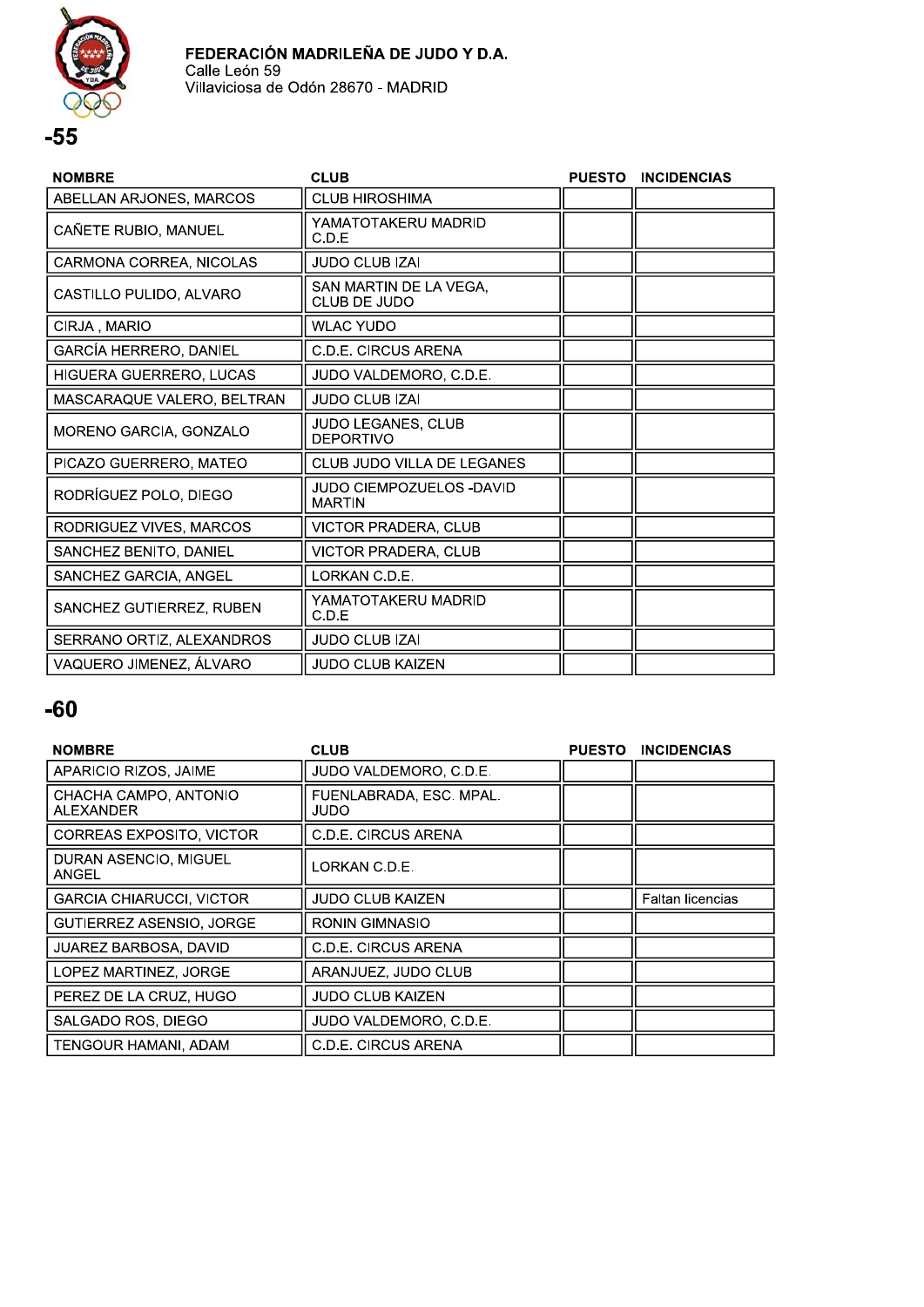

| <b>NOMBRE</b>                           | <b>CLUB</b>                               | <b>PUESTO</b> | <b>INCIDENCIAS</b>      |
|-----------------------------------------|-------------------------------------------|---------------|-------------------------|
| ALCAÑIZ MORENO, JUAN                    | <b>COLEGIO EUROPEO ARISTOS</b>            |               |                         |
| <b>BALBACID RUIZ, ISMAEL</b>            | LORKAN C.D.E.                             |               |                         |
| BENITEZ CELAYA, LUCAS<br><b>MATIAS</b>  | <b>VICTOR PRADERA, CLUB</b>               |               |                         |
| BERDUGO OVEJERO, CESAR                  | <b>C.D.E. CIRCUS ARENA</b>                |               |                         |
| BERNARDINO MORALES, JAIME               | MANUEL JIMENEZ, GIMNASIO                  |               |                         |
| <b>BRUNETE YUNTA, RAFAEL</b>            | JUDO CIEMPOZUELOS -DAVID<br><b>MARTIN</b> |               |                         |
| CABALLERO GOMEZ, VICENTE                | YAMATOTAKERU MADRID<br>C.D.E              |               |                         |
| CALLE BODAS, MELQUIADES                 | <b>GYM OLYMPO</b>                         |               | Faltan licencias        |
| CARRETERO TERRONES,<br><b>ALEJANDRO</b> | <b>C.D.E. CIRCUS ARENA</b>                |               | <b>Faltan licencias</b> |
| DRZYZGA, JAVIER RAFAEL                  | JUDO VALDEMORO, C.D.E.                    |               |                         |
| FERNÁNDEZ MARTÍNEZ.<br><b>ANTONIO</b>   | FUENLABRADA, ESC. MPAL.<br>JUDO           |               |                         |
| <b>GONZALEZ BRIONES, LUCAS</b>          | <b>JUDO CLUB KAIZEN</b>                   |               |                         |
| HERNANDEZ LAZARO, ADRIAN                | <b>GYM OLYMPO</b>                         |               |                         |
| LAGE RAMIREZ, SERGIO                    | MANUEL JIMENEZ, GIMNASIO                  |               |                         |
| LAZARO MOLINA, HECTOR                   | YAMATOTAKERU MADRID<br>C.D.E              |               |                         |
| Lopez Del Castillo, Hector              | <b>JUDO CLUB KAIZEN</b>                   |               |                         |
| <b>MARTIN GUERRA, PABLO</b>             | <b>JUDO CLUB KAIZEN</b>                   |               |                         |
| MATEOS SANCHEZ, ALONSO                  | JUDO VALDEMORO, C.D.E.                    |               |                         |
| MUÑOZ FERNANDEZ, AARON                  | VICTOR PRADERA, CLUB                      |               |                         |
| ORTIZ DURAN, IBAI                       | JUDO VALDEMORO, C.D.E.                    |               |                         |
| PEREZ PEREZ, UNAI                       | MANUEL JIMENEZ, GIMNASIO                  |               |                         |
| PINTOS PANADERO, BRUNO                  | <b>ESCUELA DE FRUTOS TOLEDO</b>           |               |                         |
| PIZARRO CASAS, CARLOS                   | JUDO VALDEMORO, C.D.E.                    |               |                         |
| POP, RAFAEL SAMUEL                      | ARANJUEZ, JUDO CLUB                       |               |                         |
| SANCHEZ VALLE, DAVID                    | JUDO VALDEMORO, C.D.E.                    |               |                         |
| SEDANO ARCAS, SERGIO                    | <b>C.D.E. CIRCUS ARENA</b>                |               |                         |
| SOBRINO VICO, DANIEL                    | VICTOR PRADERA, CLUB                      |               |                         |
| SOTO LAZAR, CARLOS EDUARDO              | <b>WLAC YUDO</b>                          |               |                         |
| <b>TORRES FRAILE, LUCAS</b>             | LORKAN C.D.E.                             |               |                         |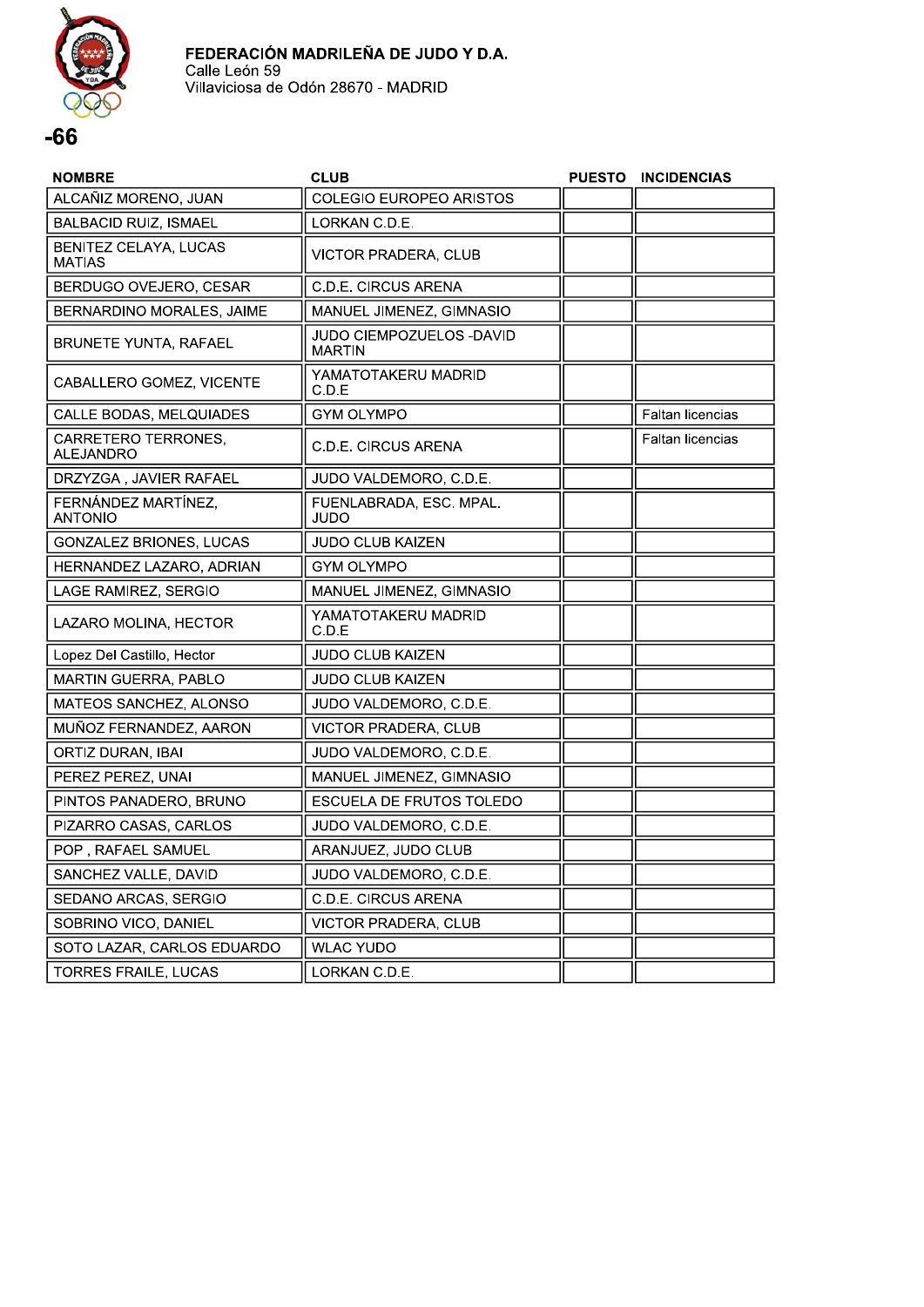



| <b>NOMBRE</b>                              | <b>CLUB</b>                            | <b>PUESTO</b> | <b>INCIDENCIAS</b>      |
|--------------------------------------------|----------------------------------------|---------------|-------------------------|
| ALVAREZ RODRIGUEZ, JESUS                   | JUDO VALDEMORO, C.D.E.                 |               |                         |
| ARMENTEROS CASTILLO, AITOR                 | C.D.E. CIRCUS ARENA                    |               |                         |
| ARMENTEROS GRANJO, DAVID                   | <b>CLUB HIROSHIMA</b>                  |               |                         |
| ASTRAY GALINDO, ANGEL                      | SAN MARTIN DE LA VEGA,<br>CLUB DE JUDO |               |                         |
| CABEZAS RODRIGUEZ, JAIME                   | JUDO VALDEMORO, C.D.E.                 |               |                         |
| CALLEJA GOMEZ, EDGAR                       | <b>WLAC YUDO</b>                       |               |                         |
| CASERO SUAREZ, ALVARO                      | C.D.E. CIRCUS ARENA                    |               |                         |
| CONZA GRANDA, JORDI JAVIER                 | <b>C.D.E. CIRCUS ARENA</b>             |               | <b>Faltan licencias</b> |
| ELVIRA FERNANDEZ, CARLOS                   | VICTOR PRADERA, CLUB                   |               |                         |
| GOMEZ ZAMBRANO, ALEJANDRO                  | C.D.E. JUDO CLUB GETAFE                |               |                         |
| GUERRERO AREVALO, LUIS<br><b>GUILLERMO</b> | <b>C.D.E. CIRCUS ARENA</b>             |               |                         |
| LERMA GIL, HECTOR                          | <b>CLUB HIROSHIMA</b>                  |               |                         |
| MARTÍN AYUSO, NICOLÁS                      | <b>ESCUELA DE FRUTOS TOLEDO</b>        |               |                         |
| PIÑON MORAL, JORGE                         | JUDO VALDEMORO, C.D.E.                 |               |                         |
| PRADO RUIZ, PEDRO                          | VICTOR PRADERA, CLUB                   |               |                         |
| Suarez Medina, Bayron<br>Andres            | C.D.E. JUDO CLUB GETAFE                |               |                         |
| <b>VERDUGO MATEO, IKER</b>                 | VICTOR PRADERA, CLUB                   |               |                         |

| <b>NOMBRE</b>                 | <b>CLUB</b>              | <b>PUESTO</b> | <b>INCIDENCIAS</b> |
|-------------------------------|--------------------------|---------------|--------------------|
| <b>FUENTES APORTA, GERMAN</b> | <b>RONIN GIMNASIO</b>    |               |                    |
| GONZALEZ GODOY, MANUEL        | WLAC YUDO                |               |                    |
| SANCHEZ JIMENEZ, SAMUEL       | MANUEL JIMENEZ, GIMNASIO |               |                    |
| VAQUERIN HERNANDEZ, ANDRES    | LORKAN C.D.E.            |               |                    |

| <b>NOMBRE</b>             | <b>CLUB</b>             | <b>PUESTO</b> | <b>INCIDENCIAS</b> |
|---------------------------|-------------------------|---------------|--------------------|
| CABALLERO SANCHEZ, MARCOS | JUDO VALDEMORO, C.D.E.  |               |                    |
| CABELLO DEL RIO, DIEGO    | LORKAN C.D.E.           |               |                    |
| l CAMPOS DEL BARRIO. RAUL | <b>JUDO CLUB KAIZEN</b> |               |                    |
| l COELLO LOPEZ. DIEGO     | C.D.E. JUDO CLUB GETAFE |               |                    |
| RODRIGUEZ MANZANERO, EDER | <b>CLUB HIROSHIMA</b>   |               |                    |

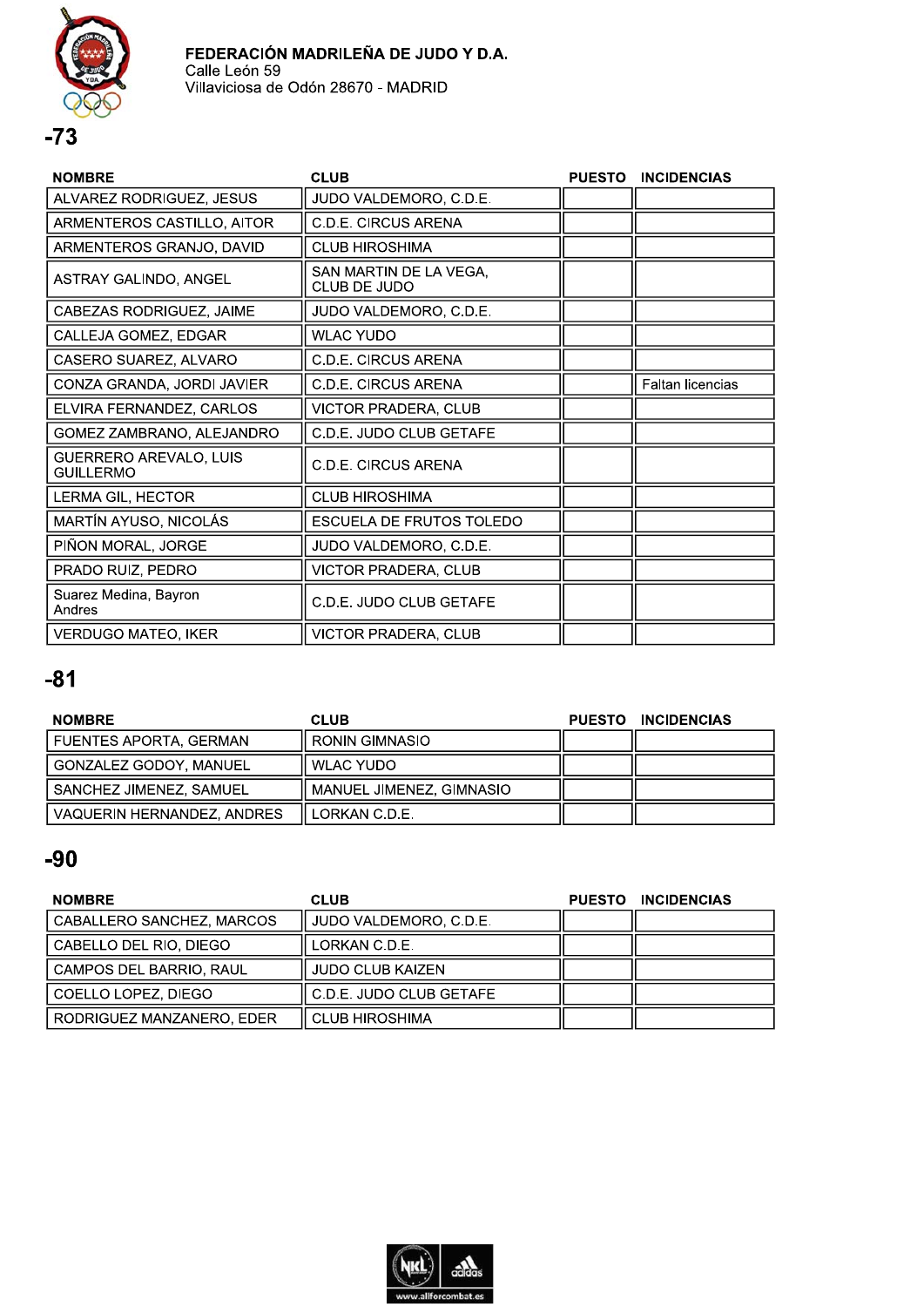

### **ZONA 3 INFANTIL FEMENINO**

#### Infantil - Judo CETD VILLAVICIOSA Villaviciosa de Odón 19/03/2022

### $+63$

| <b>NOMBRE</b>                         | CLUB                                      | <b>PUESTO</b> | <b>INCIDENCIAS</b>      |
|---------------------------------------|-------------------------------------------|---------------|-------------------------|
| <b>BUTUC BORICEANU,</b><br>MªCRISTINA | JUDO CIEMPOZUELOS -DAVID<br><b>MARTIN</b> |               |                         |
| MANZANO GARCIA, NEREA                 | JUDO VALDEMORO, C.D.E.                    |               |                         |
| SANCHEZ VALLE, ANDREA                 | JUDO VALDEMORO, C.D.E.                    |               |                         |
| TEIXEIRA, JASMINE AMBER               | JUDO CIEMPOZUELOS -DAVID<br><b>MARTIN</b> |               | <b>Faltan licencias</b> |

## $-36$

| <b>NOMBRE</b>            | <b>CLUB</b>                        | <b>PUESTO</b> | <b>INCIDENCIAS</b> |
|--------------------------|------------------------------------|---------------|--------------------|
| l ESCOBAR LOPEZ. DANIELA | LORKAN C.D.E.                      |               |                    |
| GARCIA DIAZ, SARA        | <b>JUDOGUI JS</b>                  |               |                    |
| SANCHEZ MAGAZ, AINARA    | JUDO CIEMPOZUELOS -DAVID<br>MARTIN |               |                    |

## $-40$

| <b>NOMBRE</b>          | <b>CLUB</b>                  | <b>PUESTO</b> | <b>INCIDENCIAS</b> |
|------------------------|------------------------------|---------------|--------------------|
| VIZCAINO HERNANZ, AROA | YAMATOTAKERU MADRID<br>◡.◡.∟ |               |                    |

| <b>NOMBRE</b>                         | <b>CLUB</b>                            | <b>PUESTO</b> | <b>INCIDENCIAS</b> |
|---------------------------------------|----------------------------------------|---------------|--------------------|
| BENAVENTE FERNANDEZ.<br><b>AITANA</b> | C.D.E. JUDO CLUB GETAFE                |               |                    |
| COBOS LOPEZ, HELENA                   | <b>FRANCISCO DE QUEVEDO.</b><br>A.P.A. |               |                    |
| CORDOBA LECHON, ANDREA                | YAMATOTAKERU MADRID<br>C.D.E           |               |                    |
| <b>CUBERO MERINO, SARA</b>            | <b>CLUB HIROSHIMA</b>                  |               |                    |
| FERNANDEZ SERRANO, PAULA              | SAN MARTIN DE LA VEGA.<br>CLUB DE JUDO |               |                    |
| <b>GUERRA SAUCEDO, LIDIA</b>          | <b>CLUB HIROSHIMA</b>                  |               |                    |
| MANZANO GARCIA, MAR                   | JUDO VALDEMORO, C.D.E.                 |               |                    |
| PEREZ SANCHEZ, ADRIANA                | SAN MARTIN DE LA VEGA.<br>CLUB DE JUDO |               |                    |
| <b>VEGA PEREZ, DANIELA</b>            | JUDO VALDEMORO, C.D.E.                 |               |                    |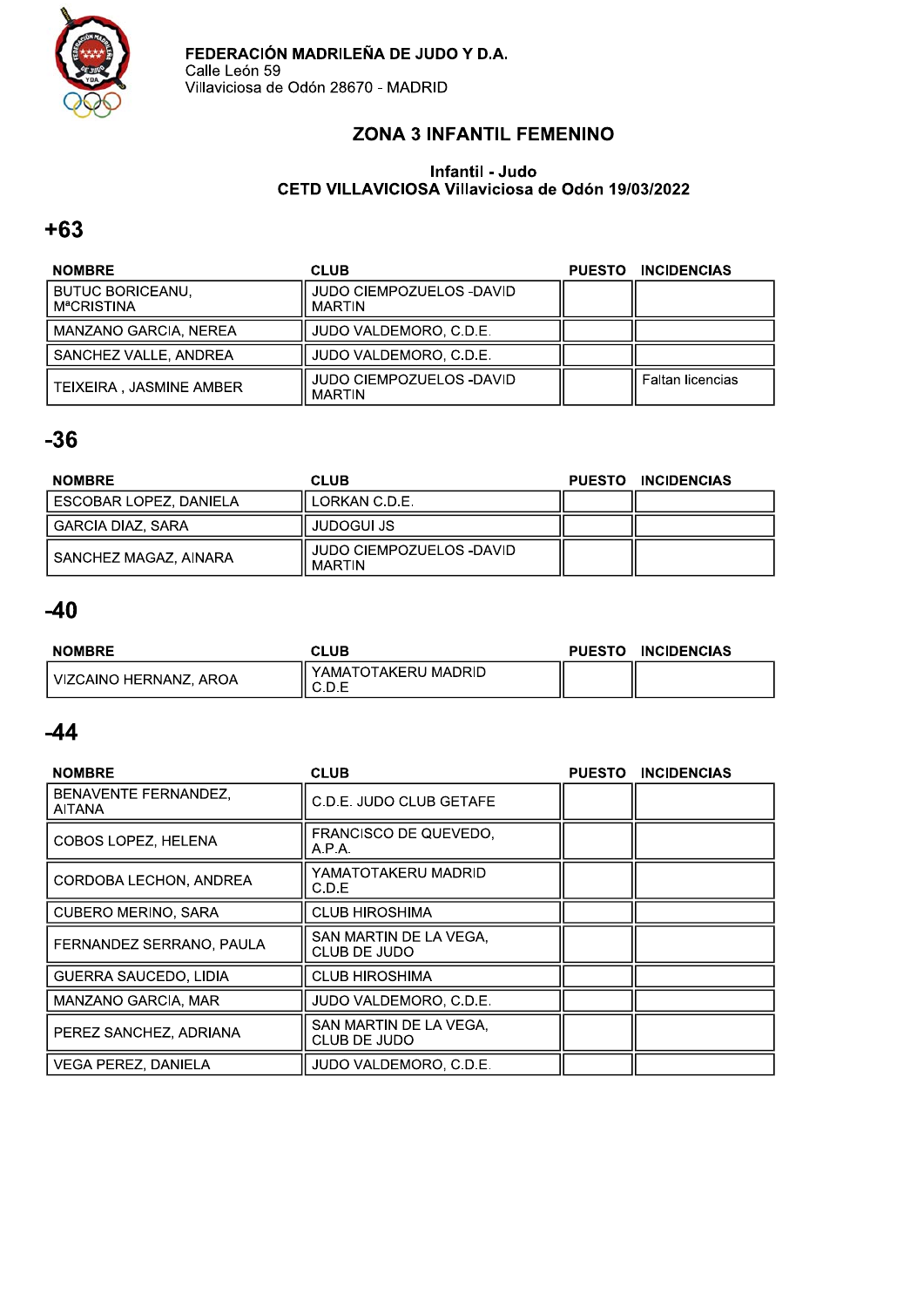

| <b>NOMBRE</b>                           | <b>CLUB</b>                                       | <b>PUESTO</b> | <b>INCIDENCIAS</b> |
|-----------------------------------------|---------------------------------------------------|---------------|--------------------|
| COELLO LOPEZ, NATALIA                   | C.D.E. JUDO CLUB GETAFE                           |               |                    |
| DE LA ROSA GONZALEZ,<br><b>CLAUDIA</b>  | MANUEL JIMENEZ, GIMNASIO                          |               |                    |
| DE PABLO ALONSO. ANDREA                 | VICTOR PRADERA, CLUB                              |               |                    |
| GARCIA-BALLESTEROS<br>GONZALEZ, NATALIA | JUDO VALDEMORO, C.D.E.                            |               |                    |
| HERNANZ TIBURON, AVRIL                  | <b>CLUB HIROSHIMA</b>                             |               |                    |
| ORTIGOSA ALVARADO, SELENA               | <b>VICTOR PRADERA, CLUB</b>                       |               |                    |
| RUIZ GIRON, INES                        | SAN MARTIN DE LA VEGA.<br>CLUB DE JUDO            |               |                    |
| SERRANO ORTIZ, ALEXIA                   | <b>JUDO CLUB IZAI</b>                             |               |                    |
| TELLO CORREA, CARLA                     | <b>CLUB HIROSHIMA</b>                             |               |                    |
| TORRES ROBLEDO, LUCIA                   | ADESO LOS ANGELES,<br><b>AGRUPACION DEPORTIVA</b> |               |                    |
| TRIMIÑO SERRANO, ADRIANA                | JUDO VALDEMORO, C.D.E.                            |               |                    |
| VILLEGAS SANTOS, GALA                   | YAMATOTAKERU MADRID<br>C.D.E                      |               |                    |

# $-52$

| <b>NOMBRE</b>              | <b>CLUB</b>                                       | <b>PUESTO</b> | <b>INCIDENCIAS</b> |
|----------------------------|---------------------------------------------------|---------------|--------------------|
| ARRIERO ROMERO, INES       | <b>JUDO CLUB KAIZEN</b>                           |               |                    |
| CASTRO CASTRO, CARLA       | C.D.E. CIRCUS ARENA                               |               |                    |
| DÍAZ MARTÍN, CARLA         | <b>WLAC YUDO</b>                                  |               |                    |
| <b>GARCIA PONCE, LEIRE</b> | JUDO VALDEMORO, C.D.E.                            |               |                    |
| LOPEZ GIL, YAIZA           | C.D.E. ESCUELA DE JUDO<br><b>SEIZA HELMANTICA</b> |               |                    |
| SERRANO ORTIZ, ABIGAIL     | <b>JUDO CLUB IZAI</b>                             |               |                    |
| VELASCO GARCIA, AINARA     | VICTOR PRADERA, CLUB                              |               |                    |

| <b>NOMBRE</b>                         | <b>CLUB</b>                                      | <b>PUESTO</b> | <b>INCIDENCIAS</b> |
|---------------------------------------|--------------------------------------------------|---------------|--------------------|
| ALVAREZ GARCIA, LOLA                  | <b>CLUB HIROSHIMA</b>                            |               |                    |
| CABELLO DEL RIO, LAURA                | LORKAN C.D.E.                                    |               |                    |
| FERNANDEZ MORENO.<br><b>CRISTINA</b>  | C.D.E. CIRCUS ARENA                              |               |                    |
| HIDALGO RAD, LIDIA                    | JUDO CIEMPOZUELOS -DAVID<br><b>MARTIN</b>        |               |                    |
| JOVER VALENCIA, MARIA                 | JUDO VALDEMORO, C.D.E.                           |               |                    |
| LUJAN MORALEDA, CAYETANA              | <b>CLUB HIROSHIMA</b>                            |               |                    |
| ORTEGA PÉREZ-IVANA, LARA              | FUENLABRADA, ESC. MPAL.<br>JUDO                  |               |                    |
| RICARD RUIZ DE VILLA,<br><b>SOFIA</b> | <b>ISSUI. CLUB DEPORTIVO</b><br><b>ELEMENTAL</b> |               |                    |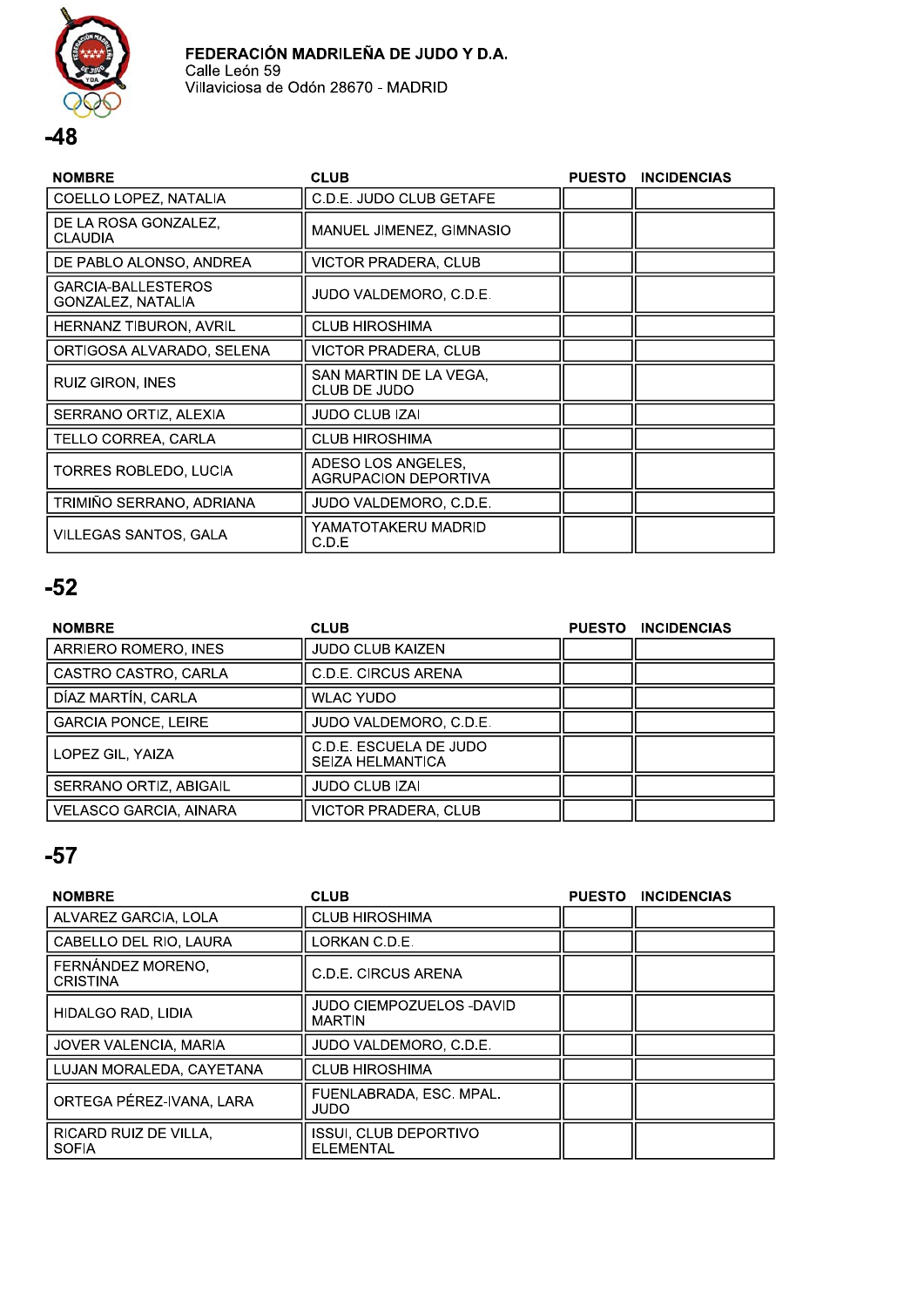

| <b>NOMBRE</b>                  | <b>CLUB</b>                | PUESTO INCIDENCIAS |
|--------------------------------|----------------------------|--------------------|
| CASTELLANOS SANZ.<br>ALEJANDRA | JUDO VALDEMORO. C.D.E.     |                    |
| ESCASO HURTADO, VISITACION     | II C.D.E. JUDO CLUB GETAFE |                    |

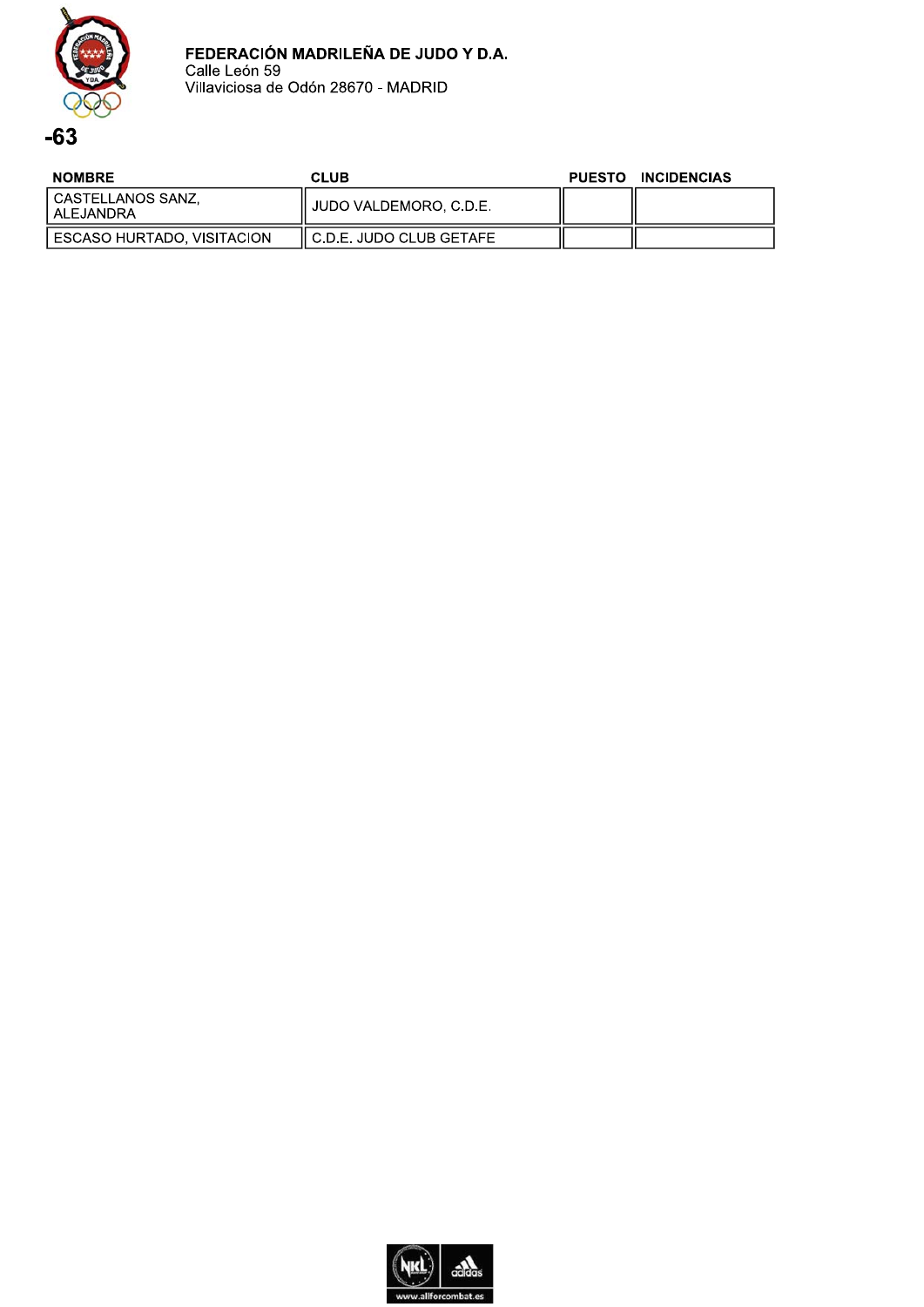

### **ZONA 3 INFANTIL MASCULINO**

#### Infantil - Judo CETD VILLAVICIOSA Villaviciosa de Odón 19/03/2022

### $+66$

| <b>NOMBRE</b>                          | <b>CLUB</b>                       | <b>PUESTO</b> | <b>INCIDENCIAS</b> |
|----------------------------------------|-----------------------------------|---------------|--------------------|
| AGUILAR PEREZ, DIEGO                   | FUENLABRADA, ESC. MPAL.<br>OCIUL. |               |                    |
| BIELSA GONZALEZ, IZAN                  | <b>CLUB HIROSHIMA</b>             |               |                    |
| CABALLERO GUTIERREZ.<br><b>NICOLAS</b> | <b>RONIN GIMNASIO</b>             |               |                    |
| DEL VAL GONZALEZ, JAIME                | JUDO VALDEMORO, C.D.E.            |               |                    |
| LEON DE PABLO, RODRIGO                 | JUDO CLUB IZAI                    |               |                    |
| MARTIN BARRIUSO, ALEJANDRO             | LORKAN C.D.E.                     |               |                    |
| PEÑALVA SANCHEZ, DARIO                 | ARANJUEZ, JUDO CLUB               |               |                    |
| SANCHEZ CUESTA, DANIEL                 | C.D.E. JUDO CLUB GETAFE           |               |                    |
| SOLERA CARRASCOSA, RODRIGO             | ARANJUEZ, JUDO CLUB               |               |                    |

### $-38$

| <b>NOMBRE</b>                    | <b>CLUB</b>                                   | <b>PUESTO</b> | <b>INCIDENCIAS</b>      |
|----------------------------------|-----------------------------------------------|---------------|-------------------------|
| BÓVEDA MARTÍN, GABRIEL           | <b>C.D.E. CIRCUS ARENA</b>                    |               | <b>Faltan licencias</b> |
| <b>BRIHUEGA RODRIGUEZ, JAIME</b> | MANUEL JIMENEZ, GIMNASIO                      |               |                         |
| DE PABLO LOPEZ, DANIEL           | <b>JUDOGUI JS</b>                             |               |                         |
| <b>GARRIDO BERNAL, SAUL</b>      | JUDO VALDEMORO, C.D.E.                        |               |                         |
| HERNANDO RAHONA, IKER            | LORKAN C.D.E.                                 |               |                         |
| KHARROUB BENABBOU, WASIM         | <b>VICTOR PRADERA, CLUB</b>                   |               |                         |
| LEAL PAREDES, HUGO               | <b>JUDO CLUB KAIZEN</b>                       |               |                         |
| SEGURA MUÑOZ, DIEGO              | <b>JUDO LEGANES, CLUB</b><br><b>DEPORTIVO</b> |               |                         |
| VIZCAINO HERNANZ, IÑAKI          | YAMATOTAKERU MADRID<br>C.D.E                  |               |                         |

| <b>NOMBRE</b>                          | <b>CLUB</b>                                       | PUESTO INCIDENCIAS |
|----------------------------------------|---------------------------------------------------|--------------------|
| AGUILERA RUBIO, NICOLAS                | C.D.E. JUDO CLUB GETAFE                           |                    |
| DE PABLO RUBIO, DIEGO                  | LORKAN C.D.E.                                     |                    |
| DÍEZ PÉREZ, HUGO                       | C.D.E. ESCUELA DE JUDO<br><b>SEIZA HELMANTICA</b> |                    |
| LOPEZ CUERVO, MARTIN                   | JUDO VALDEMORO, C.D.E.                            |                    |
| MARTÍN CORROCHANO, HUGO                | VICTOR PRADERA, CLUB                              |                    |
| PEREZ DE LA CRUZ. BRUNO                | <b>JUDO CLUB KAIZEN</b>                           |                    |
| PRADO MORENO, IZAN                     | <b>CLUB HIROSHIMA</b>                             |                    |
| SAN ANDRÉS QUINTANILLA,<br><b>OMAR</b> | SAN MARTIN DE LA VEGA.<br>CLUB DE JUDO            |                    |
| TIRADO DEL ALAMO, ISAAC                | <b>ISSUI, CLUB DEPORTIVO</b><br><b>ELEMENTAL</b>  |                    |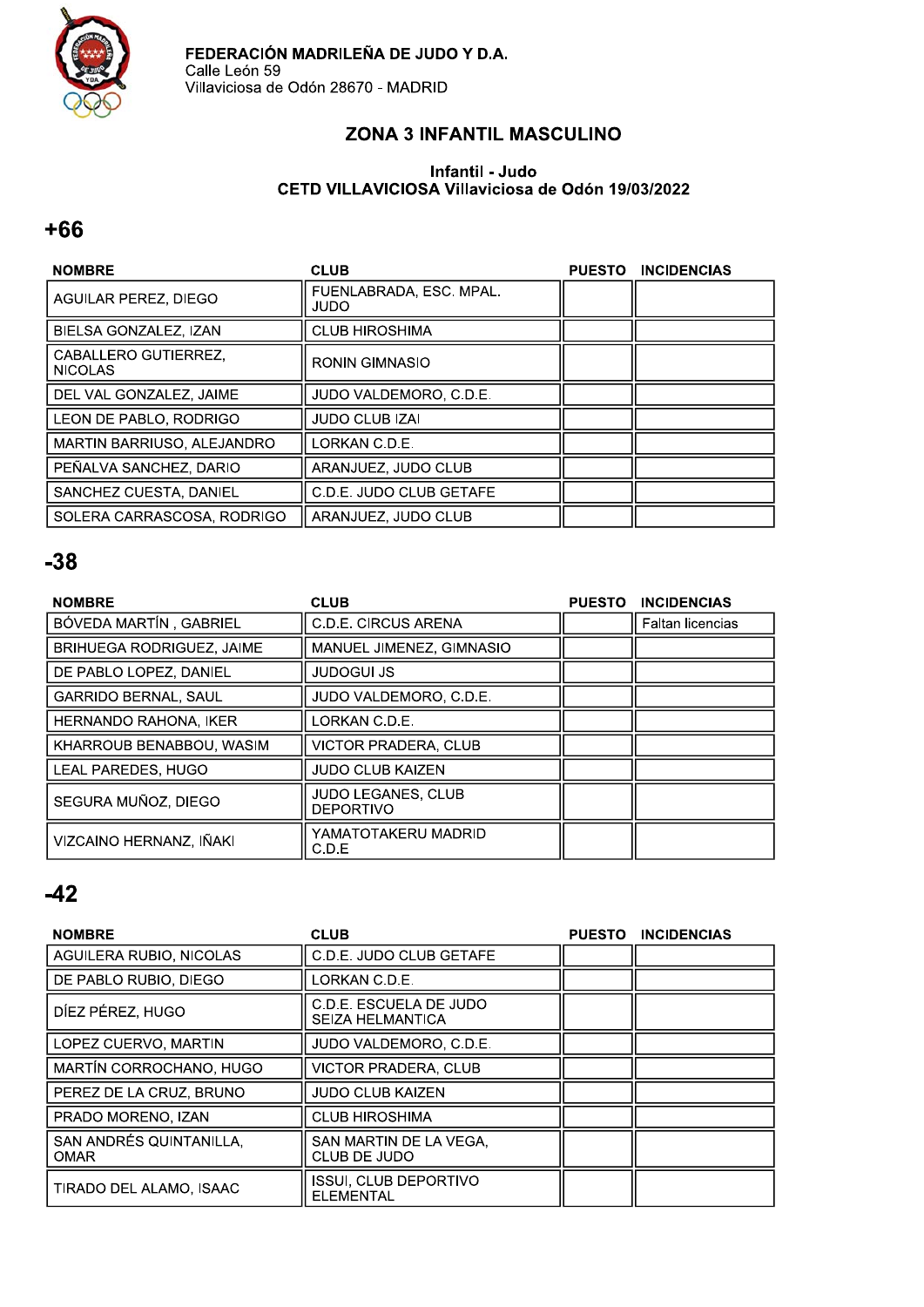

#### **NOMBRE CLUB** PUESTO INCIDENCIAS ALVAREZ GISMERA, AMER MANUEL JIMENEZ, GIMNASIO CANDON PLAZA, DANIEL **CLUB HIROSHIMA** CORDERO CALLE, MAURO **WLAC YUDO** CORRALIZA DRAGHICI, AITOR **WLAC YUDO** ESPAÑA MARTIN, MARIO JUDO CLUB IZAI **ISSUI, CLUB DEPORTIVO** HERNANDO DIEZ, DANIEL **ELEMENTAL** IZQUIERDO JIMENO, JOSE LORKAN C.D.E. **ANTONIO** LIN WANG, LUCAS C.D.E. CIRCUS ARENA LUNA MARTINEZ, DANIEL MANUEL JIMENEZ, GIMNASIO MONTEMAYOR HERRANZ, DANIEL **JUDO CLUB KAIZEN** PANA, CATALIN **VICTOR PRADERA, CLUB** Faltan licencias **ISSUI, CLUB DEPORTIVO** PINILLA PASTOR, IKER **ELEMENTAL** RONCERO BARREÑA, RODRIGO JUDO VALDEMORO, C.D.E. ISSUI, CLUB DEPORTIVO TORRADO BAS, SERGIO **ELEMENTAL**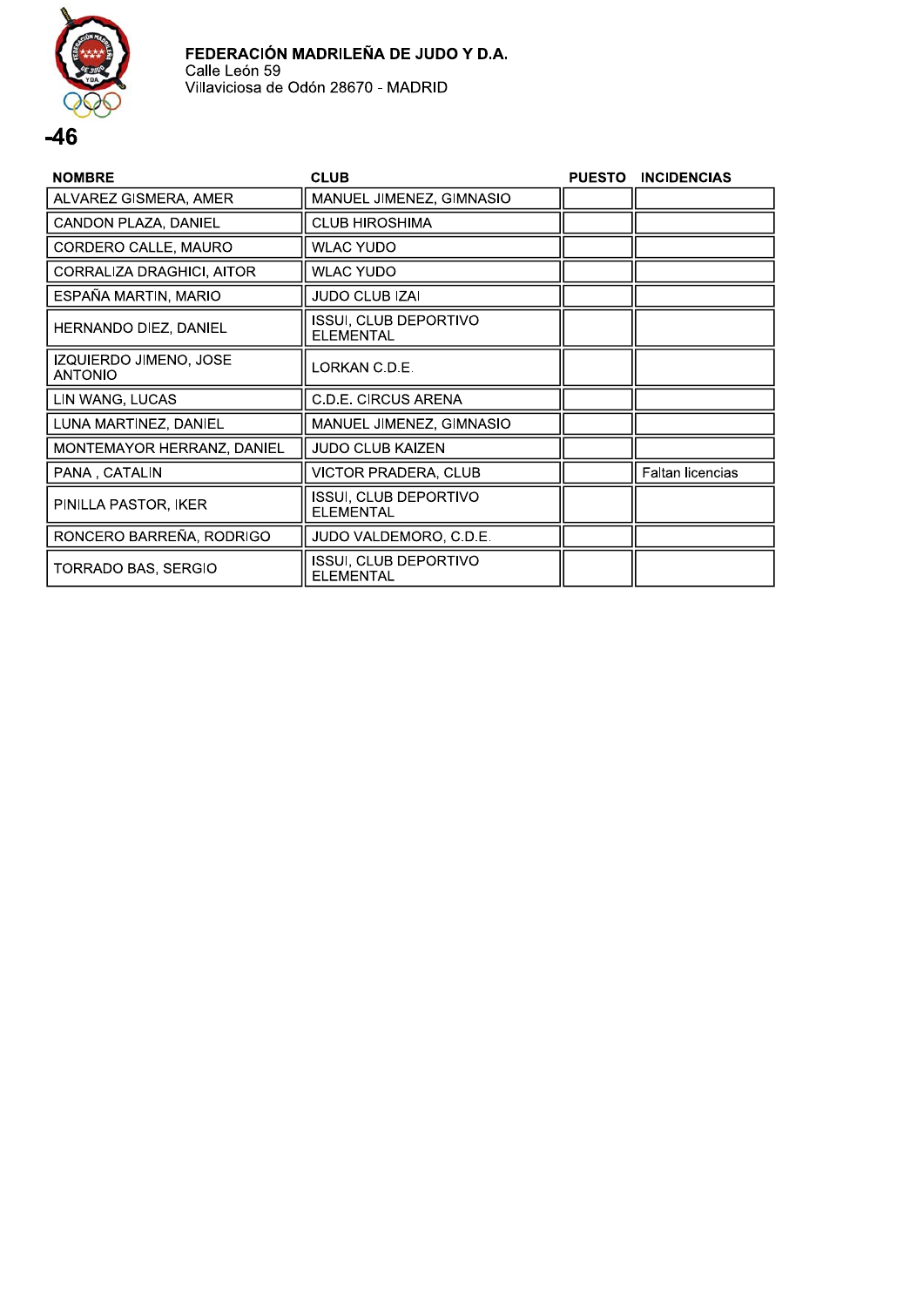

| <b>NOMBRE</b>                          | <b>CLUB</b>                                       | <b>PUESTO</b> | <b>INCIDENCIAS</b> |
|----------------------------------------|---------------------------------------------------|---------------|--------------------|
| <b>BAJO COUSO, LUIS MIGUEL</b>         | <b>VICTOR PRADERA, CLUB</b>                       |               |                    |
| BORS, ALEX                             | JUDO CIEMPOZUELOS - DAVID<br><b>MARTIN</b>        |               |                    |
| <b>BORS, LAURENTIU</b>                 | JUDO CIEMPOZUELOS -DAVID<br><b>MARTIN</b>         |               |                    |
| <b>BRIONES JOSA, JORGE</b>             | <b>QUALITY LIFE SPORT CENTER</b><br>C.D.E.        |               |                    |
| CAMBÓN ERUSTES, DANIEL                 | <b>WLAC YUDO</b>                                  |               |                    |
| CANO CORTES, VICTOR                    | JUDO VALDEMORO, C.D.E.                            |               |                    |
| CAVALLANTI CARBALLO,<br><b>GABRIEL</b> | JUDO CIEMPOZUELOS -DAVID<br><b>MARTIN</b>         |               |                    |
| CERGHIZAN FERNANDEZ, ALEX              | SAN MARTIN DE LA VEGA,<br>CLUB DE JUDO            |               |                    |
| COBA PORTO, HECTOR                     | <b>JUDO CLUB KAIZEN</b>                           |               |                    |
| FRAILE DOMINGUEZ, RAUL                 | SAN MARTIN DE LA VEGA,<br>CLUB DE JUDO            |               |                    |
| <b>GARCIA FUENTES, DANIEL</b>          | <b>JUDO CLUB KAIZEN</b>                           |               |                    |
| HERRERO IGLESIAS, UNAI                 | <b>JUDOGUI JS</b>                                 |               |                    |
| HUERTA MANSILLA, HUGO                  | JUDO VALDEMORO, C.D.E.                            |               |                    |
| LIZANA LEON, MARCOS                    | <b>CLUB HIROSHIMA</b>                             |               |                    |
| MANZANO GARCIA, IZAN                   | JUDO VALDEMORO, C.D.E.                            |               |                    |
| MARTIN CARRASCO, MANUEL                | LORKAN C.D.E.                                     |               |                    |
| MARTÍN FLORES, AARÓN                   | <b>WLAC YUDO</b>                                  |               |                    |
| MARTIN GONZAZEZ, DAVID                 | <b>JUDO CLUB KAIZEN</b>                           |               |                    |
| <b>MARTINEZ RAMOS, UNAI</b>            | ADESO LOS ANGELES,<br><b>AGRUPACION DEPORTIVA</b> |               |                    |
| <b>MERAYO RUIZ, DARIO</b>              | JUDO VALDEMORO, C.D.E.                            |               |                    |
| NOVO LÓPEZ, DANIEL                     | <b>C.D.E. CIRCUS ARENA</b>                        |               |                    |
| RUIZ TORRES, CARLOS                    | JUDO VALDEMORO, C.D.E.                            |               |                    |
| SÁNCHEZ JURADO, IZAN                   | <b>WLAC YUDO</b>                                  |               |                    |

| <b>NOMBRE</b>                           | <b>CLUB</b>                            | PUESTO INCIDENCIAS |
|-----------------------------------------|----------------------------------------|--------------------|
| APARICIO ALVAREZ, ALONSO                | MANUEL JIMENEZ, GIMNASIO               |                    |
| <b>BELAFIA ESSAFI, ADAM</b>             | C.D.E. JUDO CLUB GETAFE                |                    |
| <b>DELGADO MARTIN, PABLO</b>            | MANUEL JIMENEZ, GIMNASIO               |                    |
| HARO CUADRADO, ALVARO                   | <b>JUDO CLUB KAIZEN</b>                |                    |
| <b>MARTIN JODAR, FRANCISCO</b>          | C.D.E. JUDO CLUB GETAFE                |                    |
| MARTÍNEZ ESCANDON, JOSE<br><b>MARIA</b> | C.D.E. CIRCUS ARENA                    |                    |
| PLANA GARCIA. IÑAKI                     | SAN MARTIN DE LA VEGA.<br>CLUB DE JUDO |                    |
| ROJAS BENITEZ, GUILLERMO                | JUDO VALDEMORO, C.D.E.                 |                    |
| SANCHEZ GOMEZ, HUGO                     | <b>CLUB HIROSHIMA</b>                  |                    |